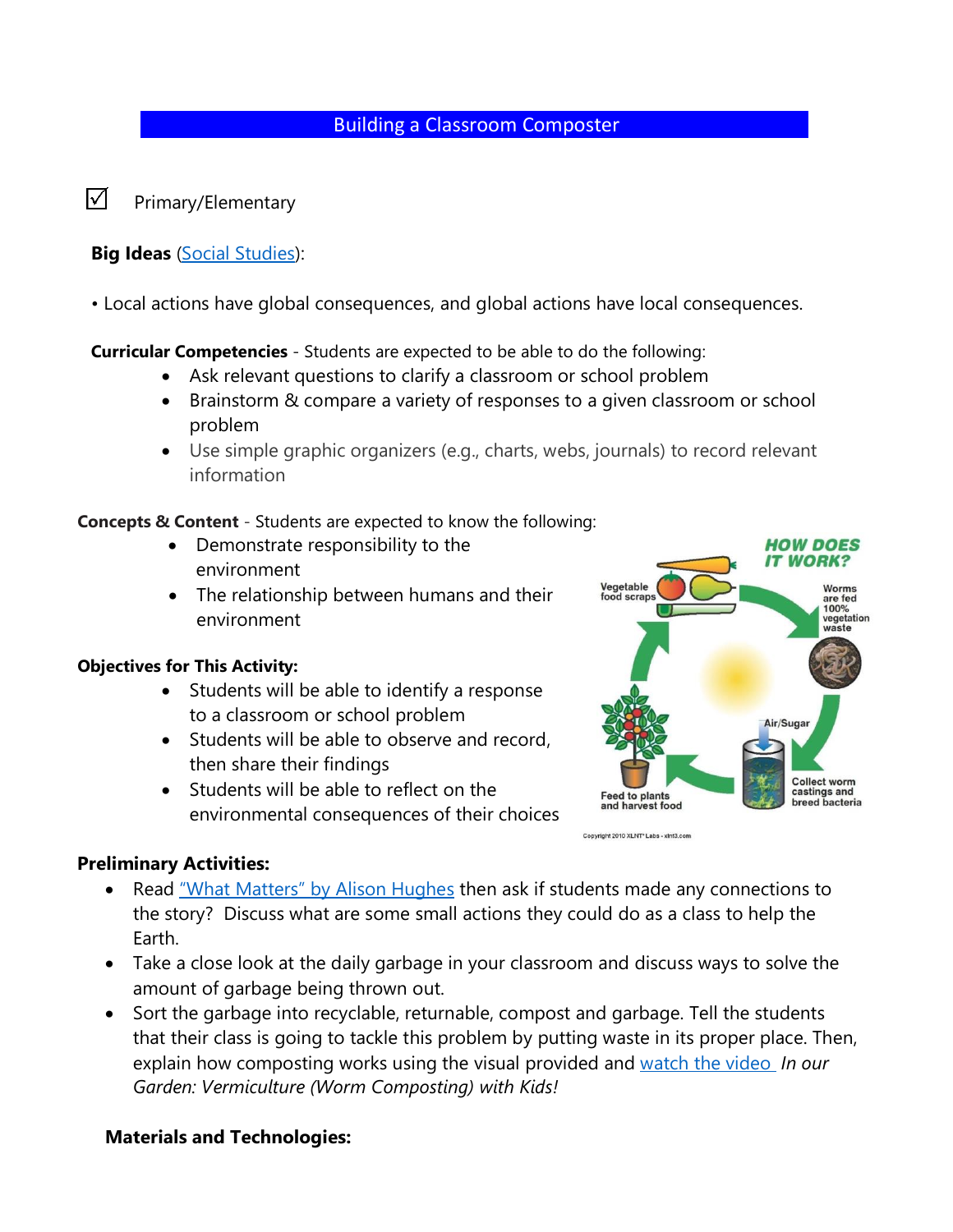Students will use the following materials, tools, equipment:

- a large square plastic storage container
- soil
- kitchen scraps and lawn clippings
- old newspaper or used paper
- earthworms
- journal for recording observations

# **Activity:**

• poke holes in the lid of the plastic container and then fill the container with a mixture of finely torn newspaper, dried leaves, and soil (equal parts of each)



- dampen thoroughly until it is as moist as a squeezed sponge
- place about a pound of earthworms (redworms are best) into the plastic container
- stir the compost with a stick (add water to the mixture if it is too dry or add more dry soil if it is too wet). Put the lid on the container and store it in an area at about 17-25 degrees Celsius
- feed kitchen scraps or lawn clippings to the worms by mixing them carefully every 2 or 3 days. Avoid fat, meat & bones because they will cause the compost to smell
- observe the compost at regular intervals and record class observations
- after a few weeks students will notice dark crumbly castings as the leaves and scraps will "disappear". Push these castings to one side and add more shredded paper and feed to the other side (these dark crumbly castings can be used as soil for plants).

# **ANALYSIS from observations**:

- where do the worms prefer to feed?
- how might temperature change affect the compost?
- what other agents could be added to the compost and what might their effect be?

# **Assessment/Evaluation:**

- Using Social Studies inquiry processes and skills to ask questions: gather, interpret, and analyze ideas; and communicate findings and decisions.
- Make simple inferences based on their results and prior knowledge.
- Design a course of action to address a problem or issue and provide reasons to support the action.
- Compare observations with others.

### **RESOURCES AND REFERENCES: YouTube Videos**

• **"**[What Matters" by Alison Hughes](https://www.youtube.com/watch?v=mYPcAYGUi-I)